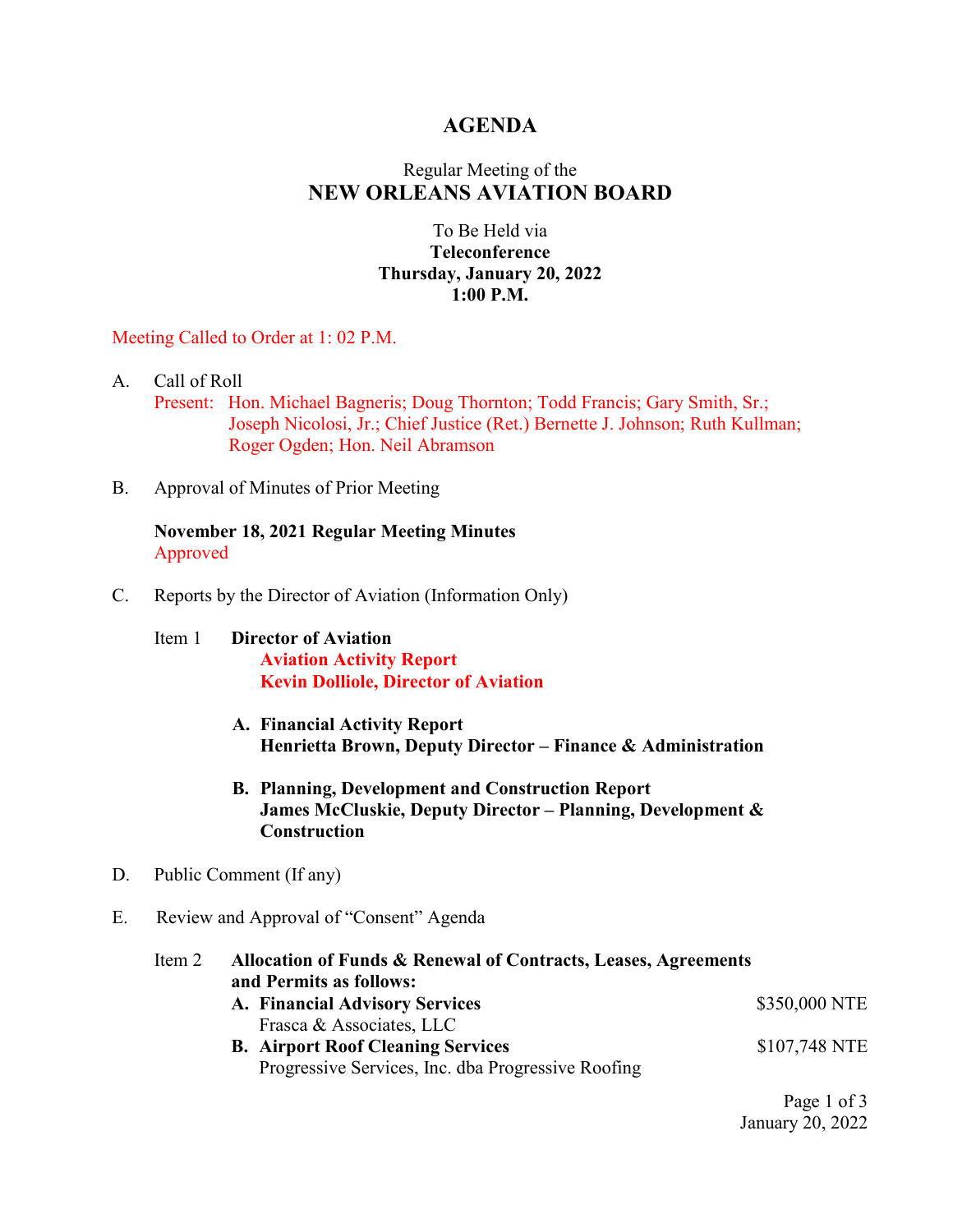- **C. Airport Fire Protection Systems Maintenance Services** \$120,000 NTE Johnson Controls Fire Protection LP
- **D. DBE Consulting Services** Time Correction Only Metro-Source, LLC
- **E. Concession Permits – Shoe Shine Stands** Revenue
	- a. Wayne Kendrick d/b/a Like New Shoe Shine
	- b. Darrel Kendrick d/b/a Like New Shoe Shine

#### All Consent Agenda Items Approved

F. Review and Approval of Regular Agenda/Items Removed from "Consent" Agenda

#### Finance Committee:

- Item 3 **Approval of Settlement with Southwest Airlines to Reimburse NOAB for Terminal Damage** Approved
- Item 4 **Approval of Settlement Agreement with North American Transport Services, LLC for Electrical Powerline Damage** Approved
- Item 5 **First Amendment to Cooperative Endeavor Agreement with Parking Facilities Corporation regarding Rent Forbearance and Parking Revenues** Approved
- Item 6 **Memorandum of Understanding with Governor's Office of Homeland Security and Emergency Preparedness for Hurricane Ida Recovery** Approved
- Item 7 **Amendment to Professional Service Agreement for Software Maintenance and Technical Support** \$86,000 NTE GCR, Inc. d/b/a Civix New Orleans, Louisiana Approved
- Item 8 **Commercial Support Activity Permit** Aeronautical Radio, Inc. **Revenue** Revenue Revenue Revenue Revenue Revenue Revenue Revenue Revenue Revenue Revenue Annapolis, Maryland Approved

Page 2 of 3 January 20, 2022